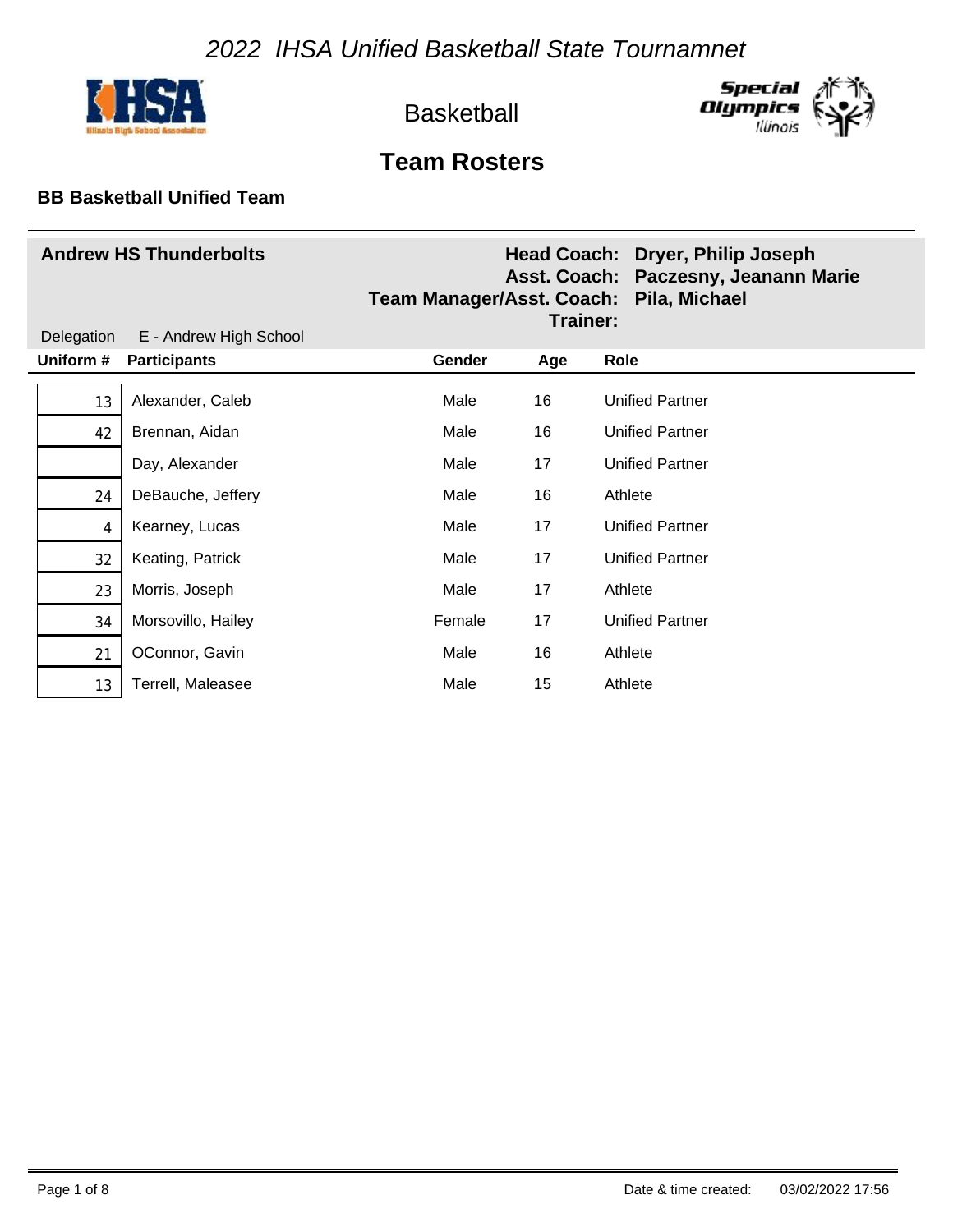



# **Team Rosters**

| <b>BBCHS Boilers</b><br>Delegation<br>E - BBCHS |                     | Team Manager/Asst. Coach: Drake, Paul<br>Trainer: |     | Head Coach: Schultz, Paige<br>Asst. Coach: Soosh, Samantha |
|-------------------------------------------------|---------------------|---------------------------------------------------|-----|------------------------------------------------------------|
| Uniform #                                       | <b>Participants</b> | Gender                                            | Age | Role                                                       |
| 24                                              | Carstensen, Ryan    | Male                                              | 17  | Athlete                                                    |
| 33                                              | Dee, Detric         | Male                                              | 18  | Unified Partner                                            |
| 44                                              | Maiden, Tariq       | Male                                              | 17  | Athlete                                                    |
| 23                                              | McManimen, Julia    | Female                                            | 17  | Athlete                                                    |
| 34                                              | Menard, Joseph      | Male                                              | 16  | Athlete                                                    |
| 5                                               | Swinford, Rylie     | Female                                            | 17  | <b>Unified Partner</b>                                     |
| 41                                              | Williams, Caige     | Male                                              | 17  | <b>Unified Partner</b>                                     |
| 20                                              | Wilson, Tyler       | Male                                              | 15  | <b>Unified Partner</b>                                     |
| 2                                               | Yuska, Lillian      | Female                                            | 16  | <b>Unified Partner</b>                                     |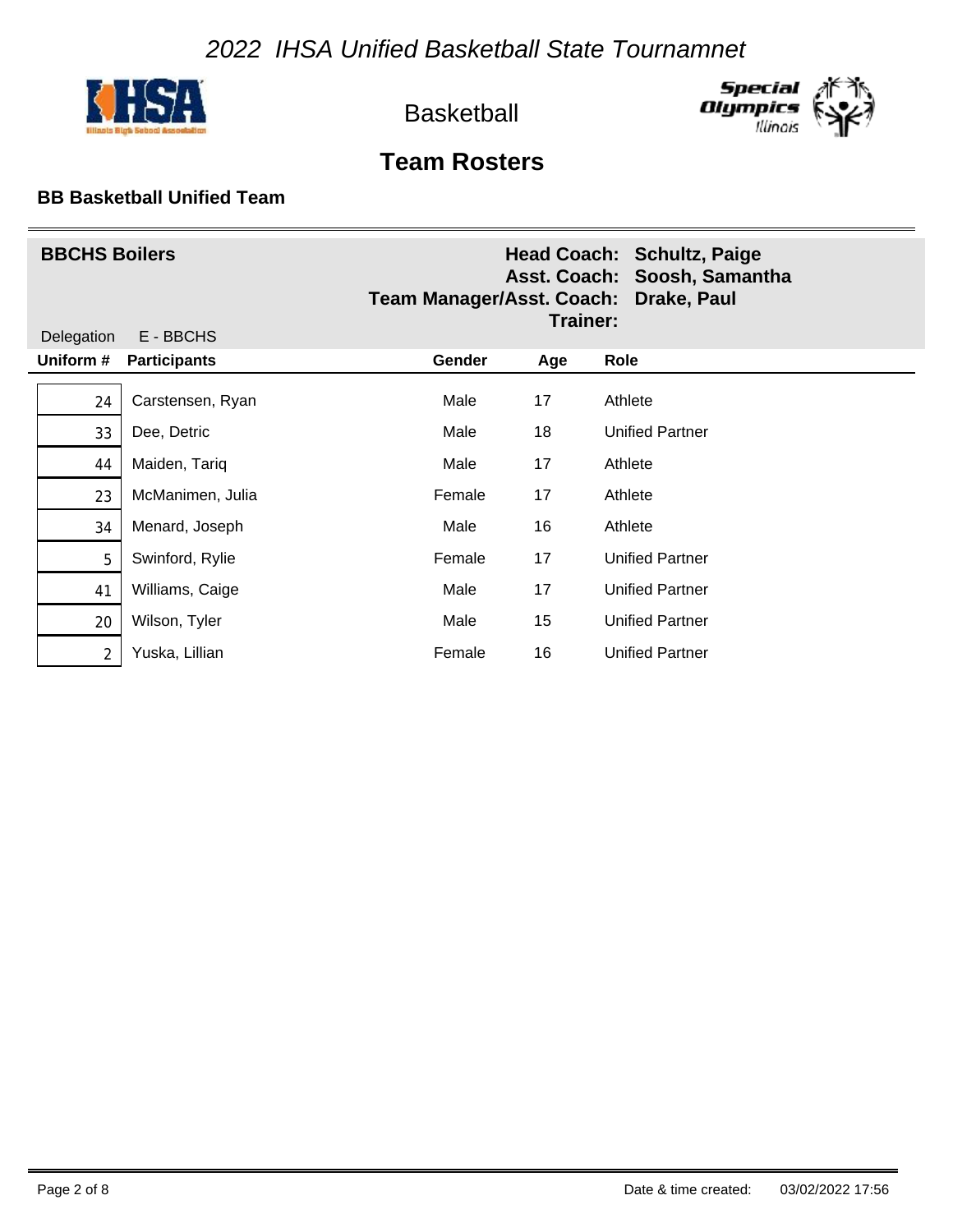



# **Team Rosters**

| Delegation     | <b>Edwardsville HS Tigers</b><br>J - Edwardsville School District #7 |        | Trainer: | Head Coach: Hallemann, Yvonne Marie<br>Asst. Coach: Magruder, Kayla<br>Team Manager/Asst. Coach: Leveling, Timothy |
|----------------|----------------------------------------------------------------------|--------|----------|--------------------------------------------------------------------------------------------------------------------|
| Uniform #      | <b>Participants</b>                                                  | Gender | Age      | Role                                                                                                               |
| 20             | Flannery, Kelley                                                     | Female | 16       | <b>Unified Partner</b>                                                                                             |
| 25             | Porter, Ashlyn                                                       | Female | 17       | Athlete                                                                                                            |
| 15             | Porter, Logan                                                        | Male   | 15       | <b>Unified Partner</b>                                                                                             |
| 1              | Steinmann, Josie                                                     | Female | 15       | <b>Unified Partner</b>                                                                                             |
| 30             | Stone, Wesley                                                        | Male   | 15       | Athlete                                                                                                            |
| $\overline{2}$ | Wernex, Olivia                                                       | Female | 16       | <b>Unified Partner</b>                                                                                             |
| 34             | Wyatt, Derek                                                         | Male   | 15       | Athlete                                                                                                            |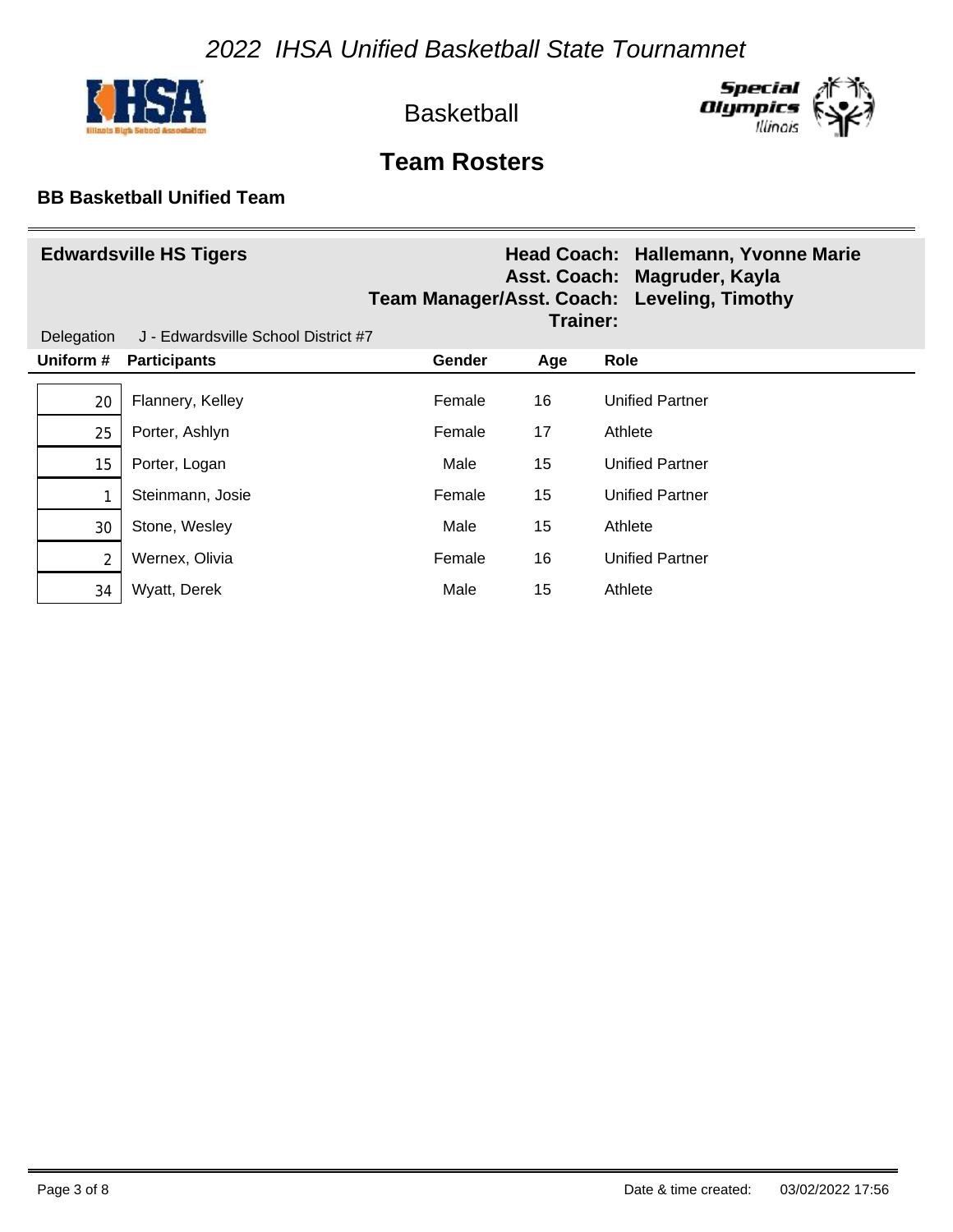



# **Team Rosters**

| <b>Hoffman Estates Blue Crew</b><br><b>B</b> - Hoffman Estates HS<br>Delegation |                          | <b>Team Manager/Asst. Coach:</b><br>Trainer: |     | Head Coach: Gdowski, Eric Paul<br>Asst. Coach: Stacy, Nicole Marie |
|---------------------------------------------------------------------------------|--------------------------|----------------------------------------------|-----|--------------------------------------------------------------------|
| Uniform #                                                                       | <b>Participants</b>      | Gender                                       | Age | Role                                                               |
| 21                                                                              | Barrera, Diego Alejandro | Male                                         | 21  | Athlete                                                            |
| 33                                                                              | Castillo, Matthew        | Male                                         | 18  | <b>Unified Partner</b>                                             |
| 15                                                                              | Costion, John (Jack)     | Male                                         | 20  | Athlete                                                            |
| 22                                                                              | Greenbaum, Tyler         | Male                                         | 21  | Athlete                                                            |
| 13                                                                              | Hidalgo-Gato, Yudel      | Male                                         | 20  | Athlete                                                            |
| 3                                                                               | Johnson, Jashawn         | Male                                         | 18  | <b>Unified Partner</b>                                             |
| 23                                                                              | Johnson, Jaylan          | Male                                         | 16  | Athlete                                                            |
| $\overline{2}$                                                                  | Jones, Amani             | Male                                         | 18  | <b>Unified Partner</b>                                             |
| 12                                                                              | Manoza, Marcus           | Male                                         | 21  | Athlete                                                            |
| 5                                                                               | Pierce, Zachary (Zach)   | Male                                         | 22  | Athlete                                                            |
| 11                                                                              | Sommerer, Jessica        | Female                                       | 17  | Athlete                                                            |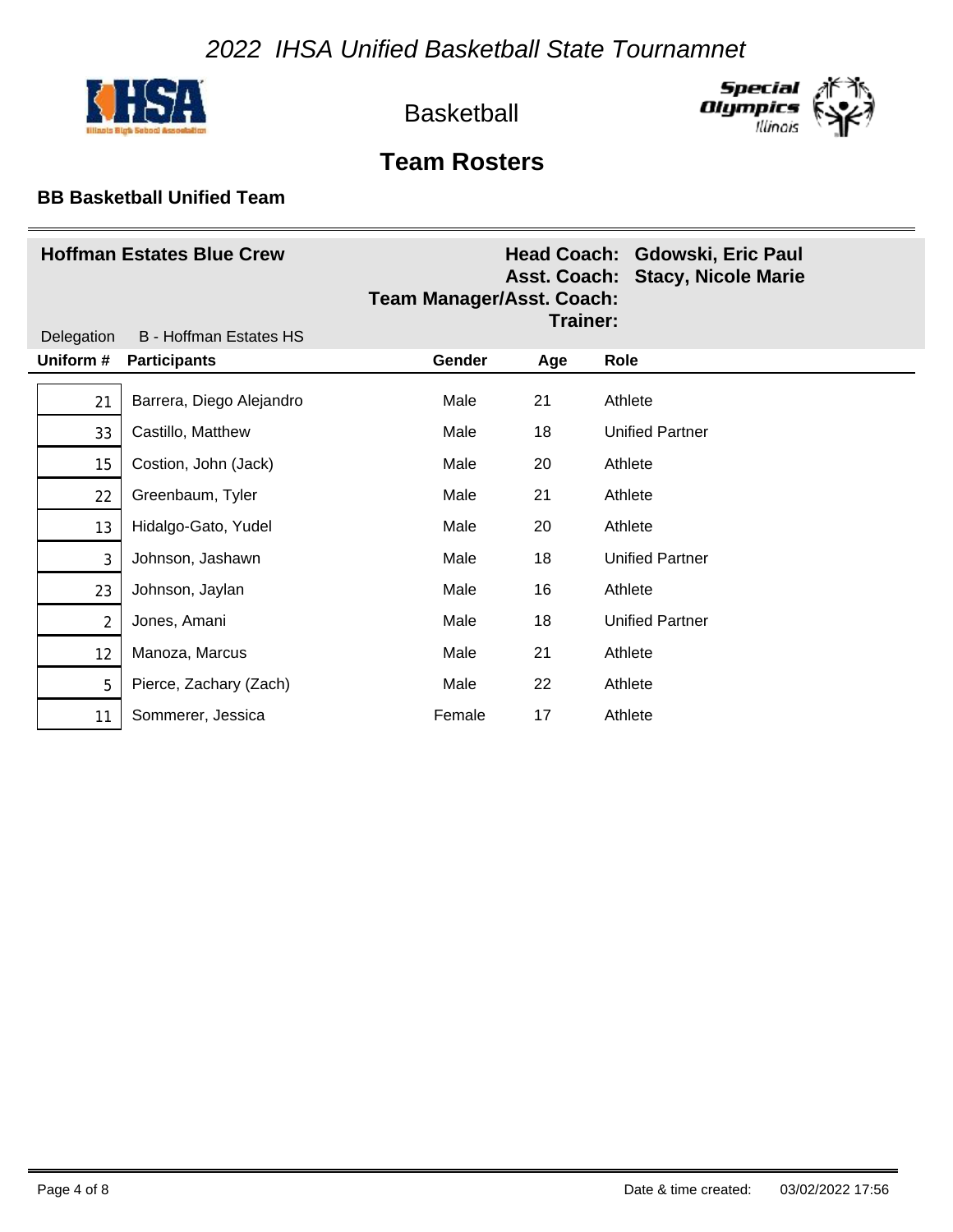



# **Team Rosters**

| <b>Limestone HS Rockets</b> |                       | Team Manager/Asst. Coach: Egan, Corbin<br>Trainer: |     | <b>Head Coach: Seals, Stacey</b><br>Asst. Coach: Tyra, Abby<br><b>Broomfield, Shundell</b> |
|-----------------------------|-----------------------|----------------------------------------------------|-----|--------------------------------------------------------------------------------------------|
| Delegation                  | G - Limestone Comm HS |                                                    |     |                                                                                            |
| Uniform #                   | <b>Participants</b>   | Gender                                             | Age | Role                                                                                       |
| 22                          | Adams, Aragorn        | Male                                               | 18  | Athlete                                                                                    |
| 34                          | Anderson, Isaac       | Male                                               | 18  | <b>Unified Partner</b>                                                                     |
| 23                          | Boyd, Zachary         | Male                                               | 17  | <b>Unified Partner</b>                                                                     |
| 35                          | Brooks, Trevon        | Male                                               | 19  | Athlete                                                                                    |
| 11                          | Byard, Alexander      | Male                                               | 18  | <b>Unified Partner</b>                                                                     |
| 1                           | Delong, Faith         | Female                                             | 17  | Athlete                                                                                    |
| 32                          | Fate, Ty              | Male                                               | 18  | <b>Unified Partner</b>                                                                     |
| 30                          | Jarvis, Bryson        | Male                                               | 17  | <b>Unified Partner</b>                                                                     |
| 24                          | McCoy, Zakkary        | Male                                               | 15  | Athlete                                                                                    |
| 33                          | Meyer-Berger, Davonte | Male                                               | 18  | Athlete                                                                                    |
| 13                          | Morse, Samuel         | Male                                               | 17  | <b>Unified Partner</b>                                                                     |
| 31                          | Parkman, Serenity     | Female                                             | 17  | <b>Unified Partner</b>                                                                     |
| $\overline{2}$              | Reed, Brody           | Male                                               | 18  | <b>Unified Partner</b>                                                                     |
| 15                          | Souba, Nicholas       | Male                                               | 17  | Athlete                                                                                    |
| 21                          | Taylor, Da'Jon        | Male                                               | 18  | Athlete                                                                                    |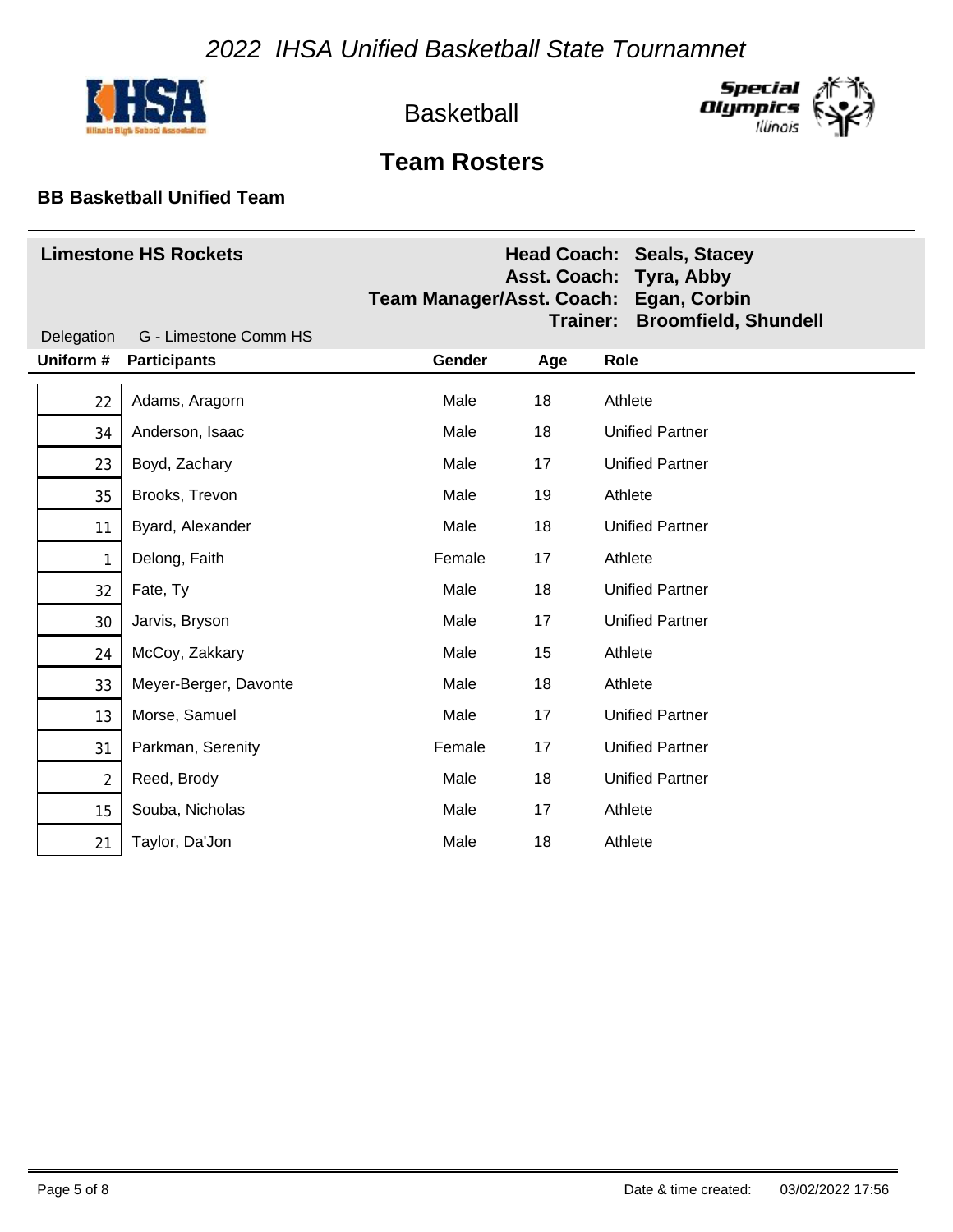



# **Team Rosters**

| <b>North Boone Vikings</b><br>A - North Boone Schl Dist 200<br>Delegation |                     | Team Manager/Asst. Coach: Aguilar, Abigail<br>Trainer: |     | Head Coach: Ford, Melissa<br>Asst. Coach: Nolen, Bryce |
|---------------------------------------------------------------------------|---------------------|--------------------------------------------------------|-----|--------------------------------------------------------|
| Uniform #                                                                 | <b>Participants</b> | Gender                                                 | Age | Role                                                   |
| 22                                                                        | Alderman, Chandler  | Male                                                   | 17  | <b>Unified Partner</b>                                 |
| $\overline{2}$                                                            | Castillo, Benjamin  | Male                                                   | 17  | <b>Unified Partner</b>                                 |
| 14                                                                        | Fells, Donnavon     | Male                                                   | 19  | Athlete                                                |
| 20                                                                        | Garbacz, Julia      | Female                                                 | 15  | <b>Unified Partner</b>                                 |
| $\overline{7}$                                                            | Jorgensen, Natalie  | Female                                                 | 14  | Athlete                                                |
| 18                                                                        | LaGrassa, Janelle   | Female                                                 | 17  | Athlete                                                |
| 3                                                                         | Lopez Diaz, Israel  | Male                                                   | 16  | Athlete                                                |
| 21                                                                        | Morales, Ramiro     | Male                                                   | 17  | Athlete                                                |
|                                                                           | Pincham, Noelani    | Female                                                 | 14  | <b>Unified Partner</b>                                 |
| 4                                                                         | Pisarcik, Victoria  | Female                                                 | 15  | Athlete                                                |
| 6                                                                         | Protz, Makenna      | Female                                                 | 16  | <b>Unified Partner</b>                                 |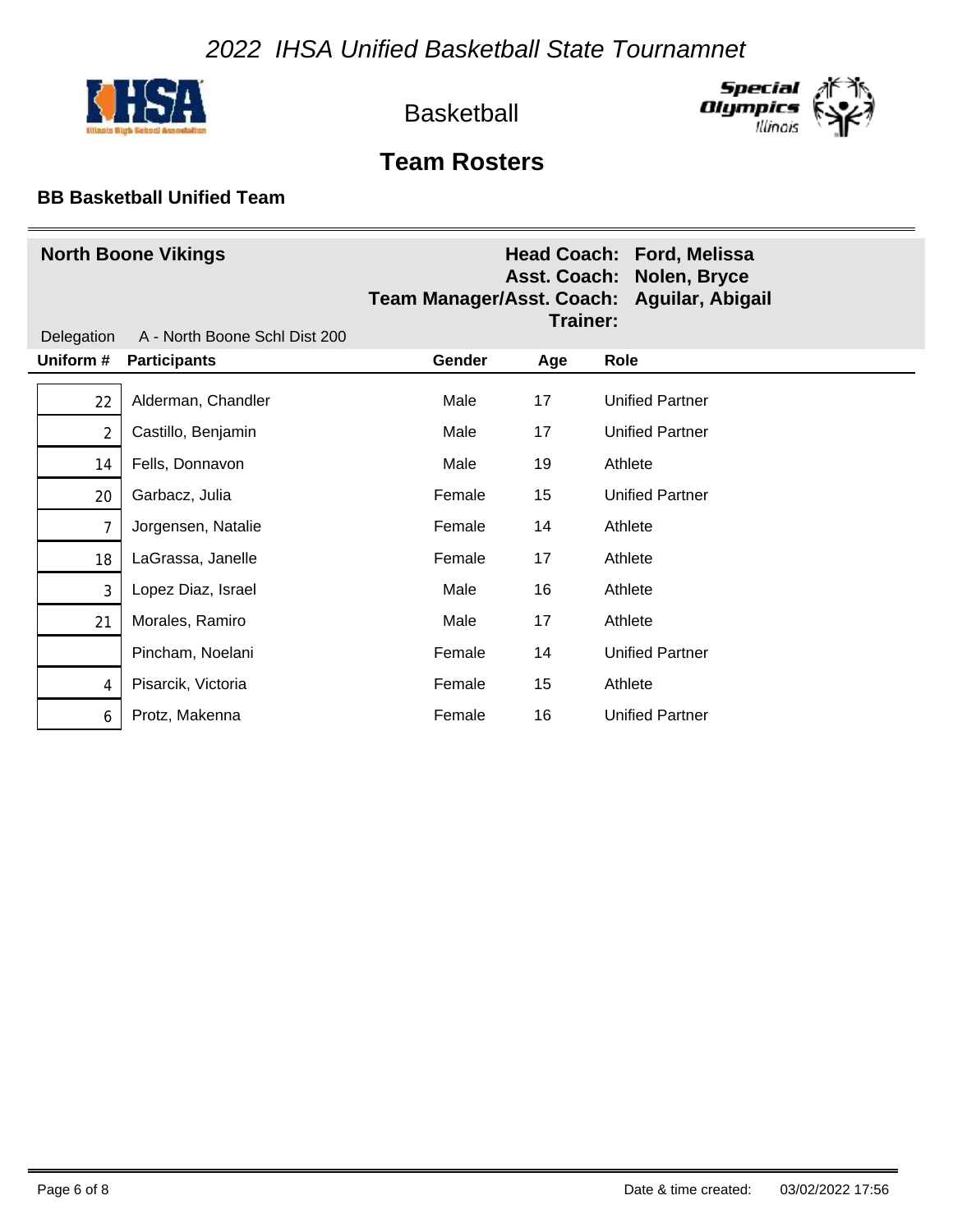



## **Team Rosters**

| <b>Pontiac HS Varsity</b> |                         | <b>Team Manager/Asst. Coach:</b><br>Trainer: |     | <b>Head Coach: Casson, Casey</b><br>Asst. Coach: Sawyer, Pamela<br>Baumgardner, Laura J |
|---------------------------|-------------------------|----------------------------------------------|-----|-----------------------------------------------------------------------------------------|
| Delegation                | G - Pontiac High School |                                              |     |                                                                                         |
| Uniform #                 | <b>Participants</b>     | Gender                                       | Age | Role                                                                                    |
| 4                         | Aaron, Michael          | Male                                         | 19  | Athlete                                                                                 |
| 20                        | Bauknecht, Jace         | Male                                         | 18  | <b>Unified Partner</b>                                                                  |
| 11                        | Blair, Adam             | Male                                         | 22  | Athlete                                                                                 |
| 50                        | Blair, Donald           | Male                                         | 18  | Athlete                                                                                 |
| 35                        | Bray, Ethan             | Male                                         | 19  | Athlete                                                                                 |
| 5                         | Brewer, Emily           | Female                                       | 18  | Athlete                                                                                 |
| 15                        | Brewer, Lita            | Female                                       | 17  | Athlete                                                                                 |
| 25                        | Cheek, Peyton           | Male                                         | 17  | <b>Unified Partner</b>                                                                  |
| 33                        | Cooper, Catrina         | Female                                       | 22  | Athlete                                                                                 |
| 31                        | Donovan, Brady          | Male                                         | 16  | <b>Unified Partner</b>                                                                  |
| 44                        | Eilts, Zayn             | Male                                         | 16  | <b>Unified Partner</b>                                                                  |
| 43                        | Francis, Parker         | Male                                         | 18  | <b>Unified Partner</b>                                                                  |
| $\overline{2}$            | Horton, John            | Male                                         | 21  | Athlete                                                                                 |
| 21                        | Martin, James (Jamie)   | Male                                         | 20  | Athlete                                                                                 |
| 42                        | Mund, Grace             | Female                                       | 18  | <b>Unified Partner</b>                                                                  |